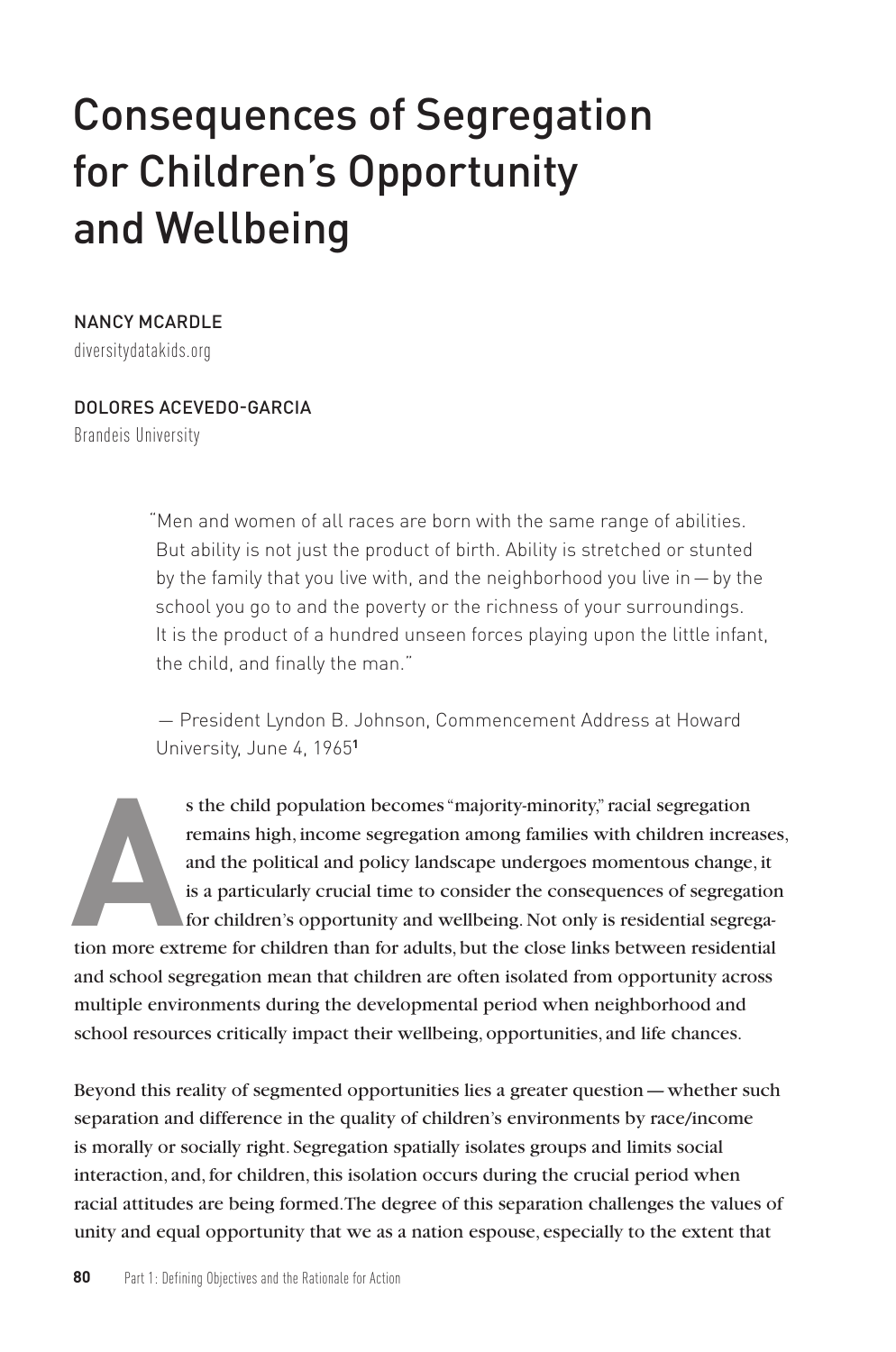purposefully exclusionary policies contribute to high levels of residential segregation. Further, segregation reifies notions of difference and supremacy by making separation into a physical reality. As illustrated by the account of a young, black student in a wealthy Boston suburb who was bused into the inner-city after school because of the mistaken assumption that he must be a desegregation program participant rather than a resident of that suburb<sup>2</sup>, segregation fosters powerful perceptions of who belongs where, who deserves "access."

As the US becomes increasingly racially and ethnically diverse, particularly among the young, the harms of segregation will affect a growing share of the population. While children of color currently comprise about half of the child population, this share is projected to rise to over 60 percent by 2050, with particularly strong growth of the Hispanic child population.

Suburban/urban demographic shifts present both new challenges and opportunities as families of color continue to move to the suburbs. Further, a changed political landscape arguably favors a host of policy changes that could exacerbate segregation. New policy directions regarding taxes and entitlements, fair housing, and school choice, to name a few, all have great potential to exacerbate economic and racial/ethnic segregation, making this an especially significant moment to understand the extent and costs of segregation for children.

# **CHILDREN MORE SEGREGATED THAN ADULTS; INCOME SEGREGATION RISING FOR FAMILIES WITH CHILDREN**

For every major racial/ethnic group, levels of residential segregation from whites are higher for children than they are for adults.**<sup>3</sup>** Children are also more economically segregated than adults, but income alone does not explain their high levels of racial/ ethnic segregation. Even among poor children (those below the federal poverty line), segregation indices for all major racial/ethnic groups, relative to poor white children, are extremely high—in fact, substantially higher than the rates for children of all incomes.

Over the past few decades, increases in household income segregation have occurred predominantly among families with children, whose segregation levels are about twice as high as those of childless families. Owens finds that rising residential income segregation for families with children is largely related to increases in income inequality and the structure of school options, as characterized by school district boundaries and fragmentation. Upper-income families with children, benefiting from rising incomes, have been able to buy into more exclusive neighborhoods, further separating themselves from lower-income households.**4**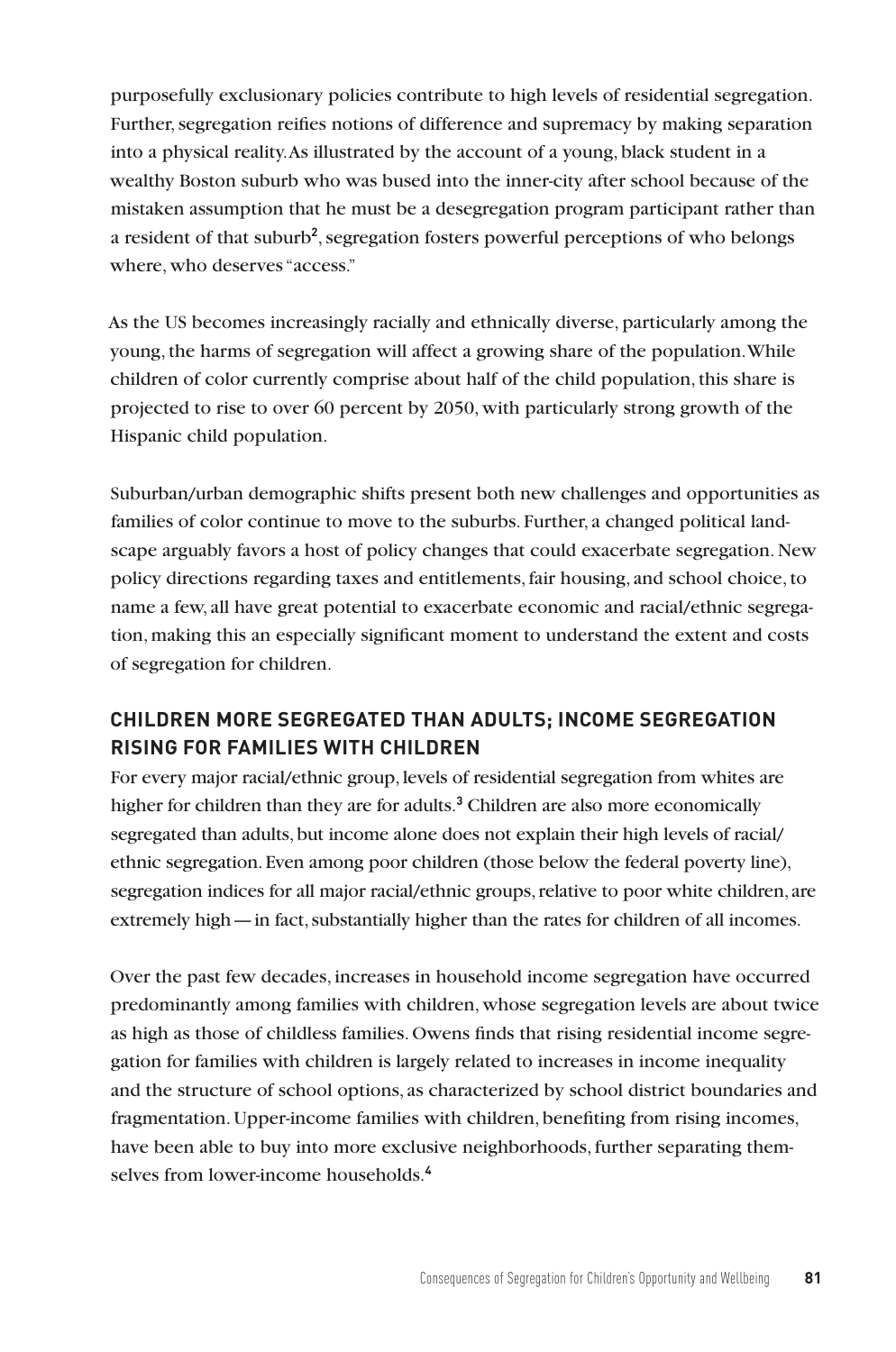This segregative behavior is a main mechanism by which higher-income families with children are actively separating themselves. Many privileged families choose to live in exclusionary communities by race, income, or both, largely by seeking high-performing school districts, sometimes using test scores or school racial composition as a proxy for school quality. This separation is facilitated by zoning that excludes housing types affordable to lower-income families, who are disproportionately black and Hispanic. Upper-income families who choose to live in cities often sequester themselves in exclusive neighborhoods where schools reflect neighborhood demographics, or they send children to private or exam schools, leaving lower-income black and Hispanic children in less advantaged neighborhoods and schools.

## **SEGREGATION IS ASSOCIATED WITH VASTLY DIFFERENT CHILD ENVIRONMENTS**

Segregation is not benign. The neighborhoods where children live and grow are both separate and also greatly unequal along racial/ethnic lines in ways that have profound impacts on opportunities for healthy child development and wellbeing. The differences in neighborhood characteristics and opportunities between racial/ethnic groups are dramatic not just on average, but for large majorities of their populations.

For example, using neighborhood poverty rate as a proxy for neighborhood quality, we found that large shares of all black and Hispanic children live in higher-poverty neighborhoods than do the worst-off white children. We defined "worst-off white children" as the 25 percent who live in the highest-poverty neighborhoods for white children in each of the 100 largest US metropolitan areas.**<sup>5</sup>** On average, about 76 percent of black children and 69 percent of Hispanic children live in neighborhoods with poverty rates higher than those found in the neighborhoods of the worst-off white children. These differences remain even after taking children's own poverty status into account. About 74 percent of poor black children and 60 percent of poor Hispanic children live in neighborhoods with higher poverty rates than those of the worst-off poor white children.**<sup>6</sup>**

Furthermore, we find that *metropolitan areas with the highest segregation levels have the most unequal geographies of neighborhood poverty.* In the five metro areas (of the largest 100) where black children experience the highest levels of residential segregation, 86 percent of black children live in higher-poverty neighborhoods than the worst-off white children. But in the five least segregated metros, 57 percent of black children live in higher-poverty neighborhoods than the worst-off white children. The corresponding figures for Hispanic children in high- and low-segregation areas are 74 percent and 44 percent.**7**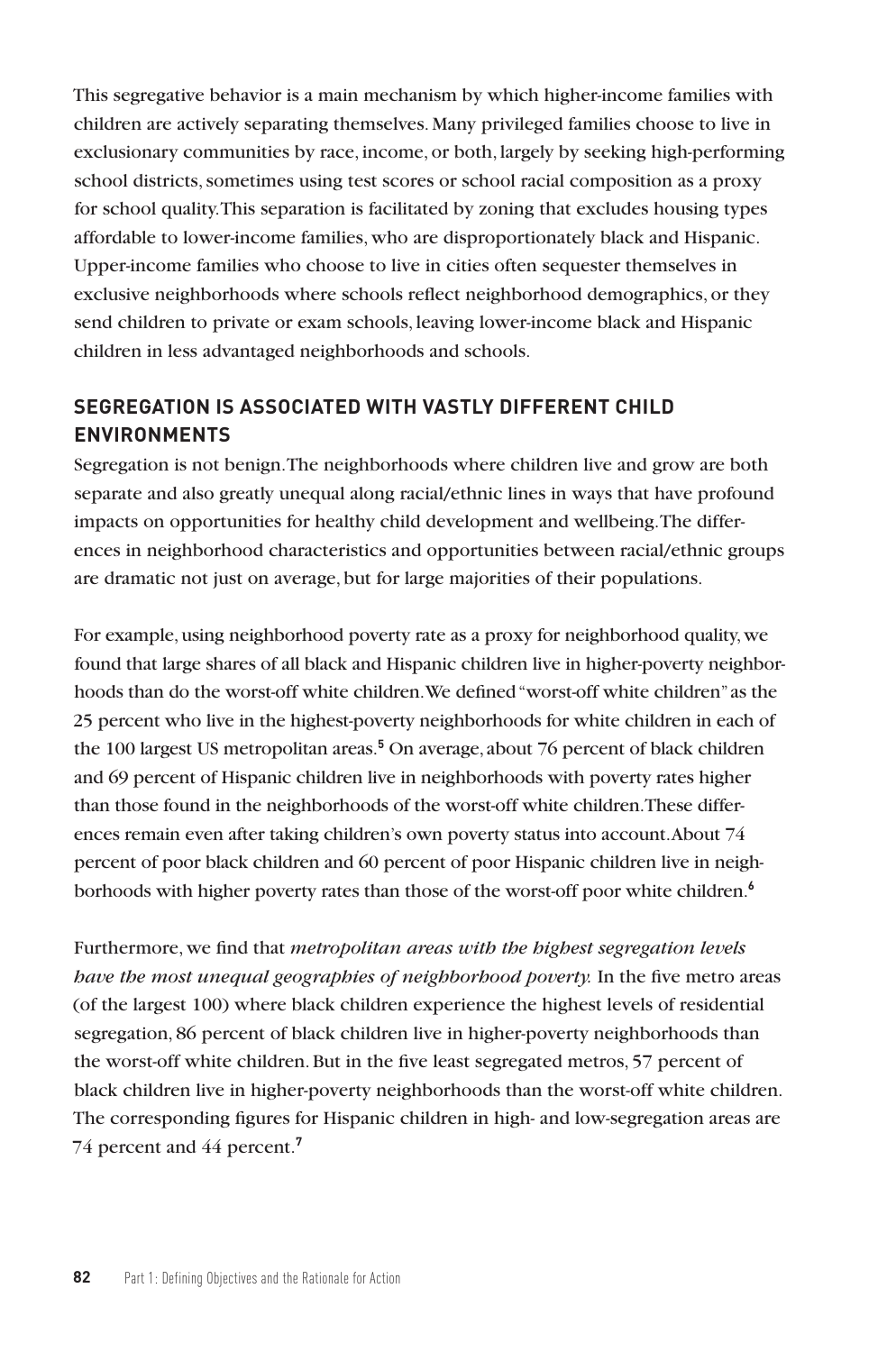## **CHILDREN'S NEIGHBORHOOD DIFFERENCES EXTEND BEYOND POVERTY**

Research on neighborhoods has more recently advanced beyond use of single indicators, such as poverty, to more complex aggregate indices that capture a range of neighborhood assets and stressors. These measures incorporate an understanding that the effects of neighborhood stressors on child wellbeing can be cumulative, as when high poverty neighborhoods also have high levels of violent crime, but can also be offset by positive neighborhood factors.**<sup>8</sup>**

One such aggregate measure of neighborhood factors is the Child Opportunity Index (COI), developed by diversitydatakids.org and the Kirwan Institute for the Study of Race and Ethnicity. For the 100 largest metropolitan areas, the COI combines 19 separate component indicators in three overall domains—Education, Health and Environment, and Social and Economic—into a composite opportunity index score, which positions/ranks each neighborhood (census tract) relative to all other neighborhoods in its metro area. Each of the individual indicators was vetted for relevance to child development based on empirical literature on neighborhood effects and/ or conceptual frameworks of neighborhood influences on children. In addition to relevance, data availability guided indicator selection for each domain.**<sup>9</sup>**

For each metro area, neighborhoods were assigned one of five Child Opportunity Index categories—Very Low, Low, Moderate, High, Very High—based on the quintile rank of their opportunity index scores. Thus, the census tracts identified as "very high" opportunity represent the top 20 percent of scores among census tracts within a metro area. Conversely, census tracts identified as "very low" opportunity represent the lowest scoring 20 percent of tracts within a metro area.

Combining these COI opportunity categories with the residence patterns of children by race/ethnicity shows that minority children, particularly black and Hispanic children, are dramatically more likely to live in lower-opportunity neighborhoods. While only 9 percent of white children live in the 20 percent of neighborhoods ranked as lowest in opportunity, 32 percent of Hispanic and 40 percent of black children live in such neighborhoods. These disparities remain after controlling for children's own poverty status. Looking just at poor children, 22 percent of white children live in the 20 percent of neighborhoods ranked as lowest in opportunity, but 45 percent of Hispanic and 57 percent of black children live in such neighborhoods (Figure 1). As in our analysis of neighborhoods by poverty status, we find that racial/ethnic inequities in neighborhood opportunities for children are larger in metro areas with higher levels of segregation.**10**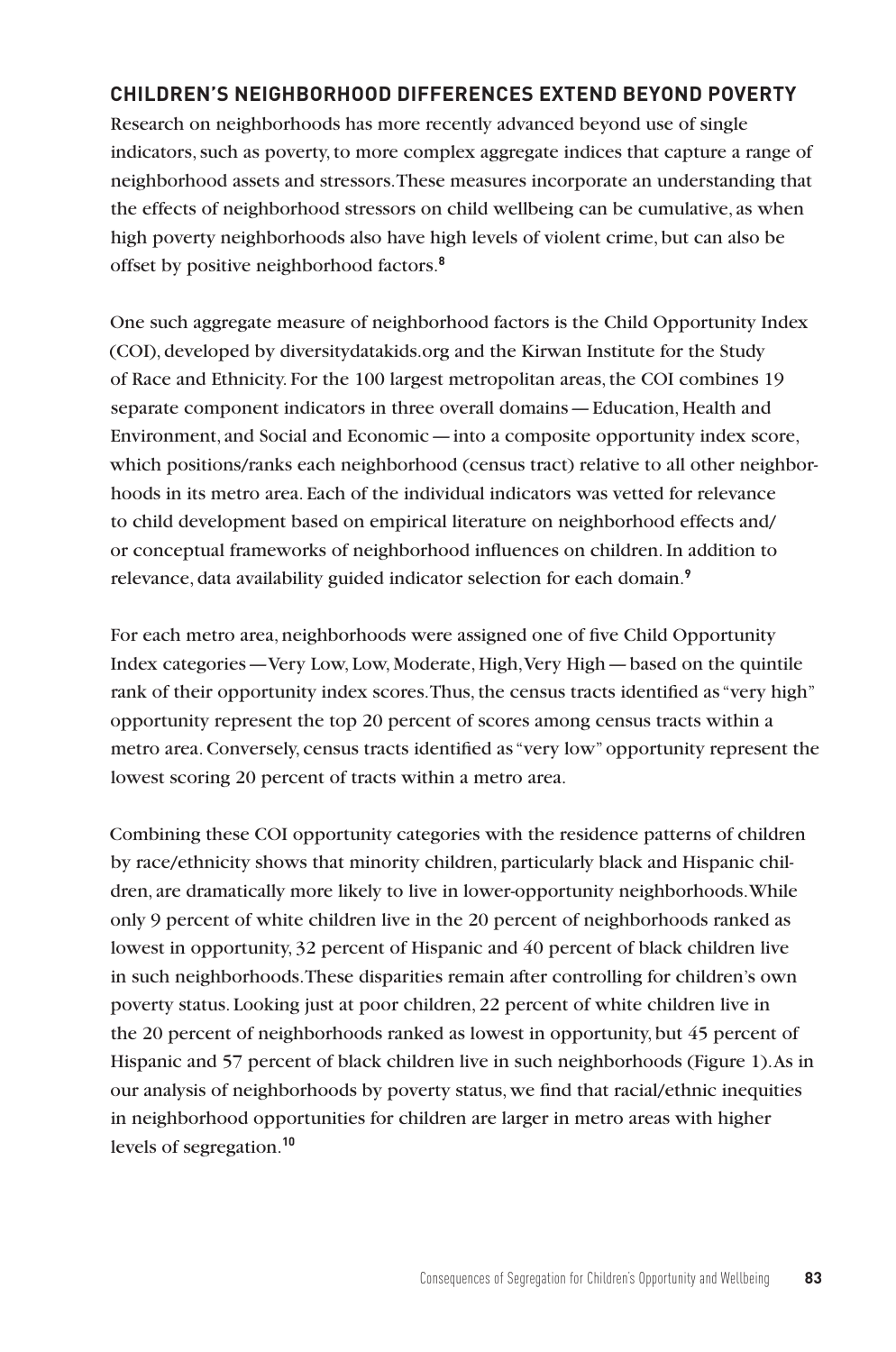## **Figure 1: Percent of Poor Children, by Race/Ethnicity, Living in Each Neighborhood Opportunity Category**



White (Non-Hispanic) ■ Asian/Pac. Isl. (Non-Hispanic) □ Hispanic ■ Black (Non-Hispanic)

Note: Data are for 100 largest metropolitan areas combined. Racial groups exclude Hispanic members. Hispanics may be of any race.

Source: diversitydatakids.org/Kirwan Institute Child Opportunity Index and U.S. Census Bureau, American Community

#### **EFFECTS OF RESIDENTIAL SEGREGATION ON CHILDREN**

The separate and unequal neighborhoods where children of different backgrounds reside have strong associations with child outcomes. While much of the pertinent research on this topic focuses on a single measure of neighborhood environment, commonly poverty, and does not draw causal conclusions, several rigorous, causal studies substantiate the detrimental effects that neighborhood socioeconomic disadvantage has on children.**<sup>11</sup>**

The connections between neighborhood socioeconomic status and a host of child and adolescent outcomes have been well documented, including links to behavior problems, juvenile delinquency, academic achievement, and health. Additional studies find that other neighborhood factors, such as public safety, levels of trust among neighbors, availability of safe recreational spaces, and access to affordable, healthy food also influence children. Differential exposure to neighborhood violent crime is one important stressor which arguably differs by race/ethnicity and has important implications for child development. While national data on exposure to crime is not available, several studies utilizing Chicago data cast important light. Timberlake and Kirk find that, by either a subjective measure (e.g., seeing someone attacked by a knife, saw someone get shot, or heard a gunshot within previous year) or an objective measure based on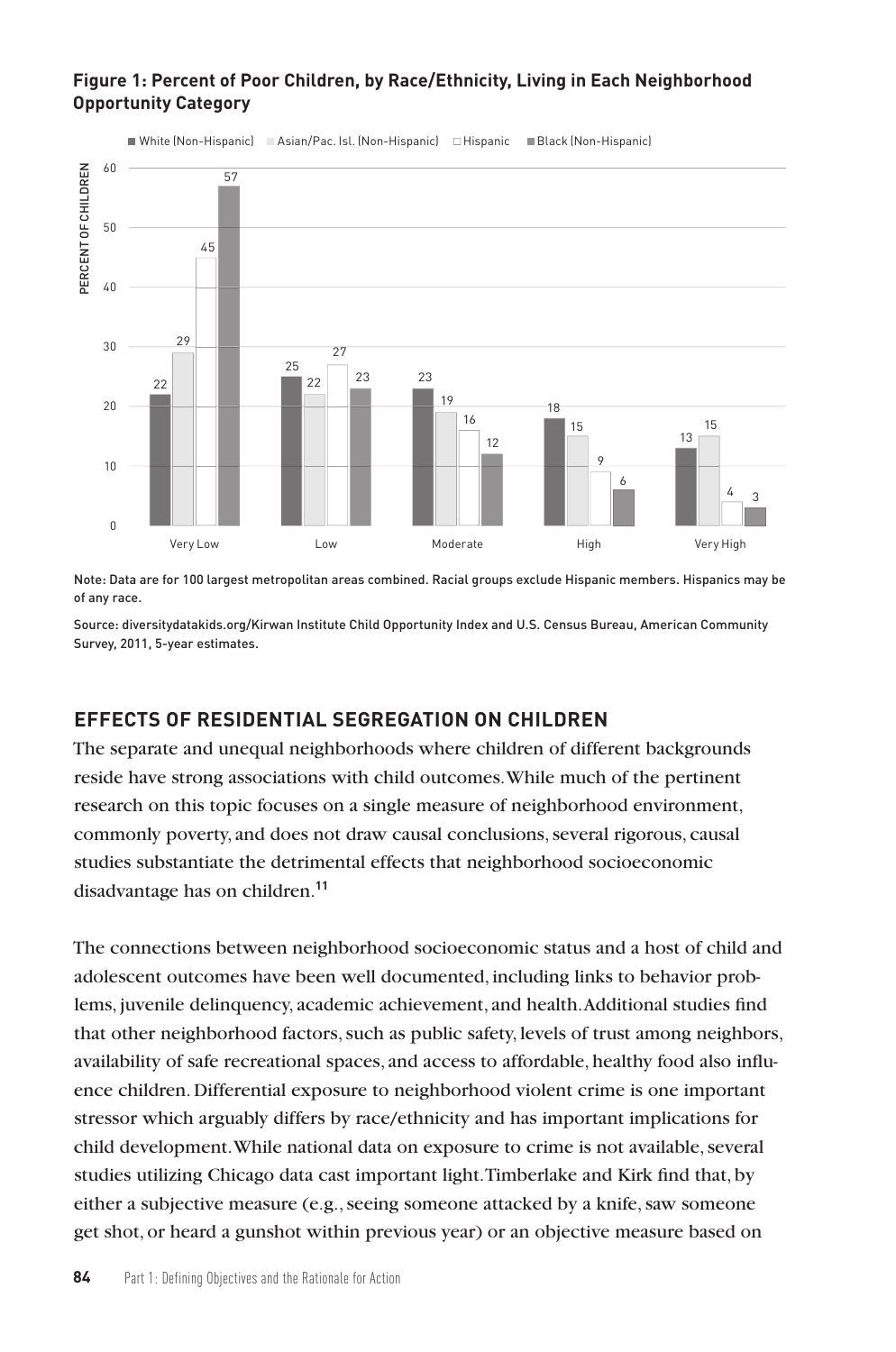neighborhood crime statistics, white children are much more likely than blacks to live the vast majority of their childhood years in virtually violence-free neighborhoods. Also focusing on Chicago, Sharkey finds that exposure to homicide impairs children's cognitive functioning and self-regulatory behavior through the mechanism of generating acute psychological distress among their caregivers. It is perhaps unsurprising, given the sharp differences in segregated neighborhoods and the choices and life trajectories that youth in disadvantaged neighborhoods foresee, that segregation has also been associated with altering youth decision-making processes. Although most of these studies do not establish causality between neighborhood conditions and child outcomes, they strongly suggest that, beyond neighborhood poverty, a wide range of neighborhood characteristics may influence children.**<sup>12</sup>**

Isolating the precise effects of neighborhood conditions on child outcomes is challenging because the same factors that lead people to choose certain types of neighborhoods may also impact their children's outcomes. Nevertheless, a few rigorous studies do separate family from neighborhood influences and find independent neighborhood effects. Sampson, Sharkey, and Raudenbush found that the verbal abilities of black children residing in severely disadvantaged neighborhood were reduced by a magnitude equivalent to a year or more of schooling, on average. An analysis of Moving to Opportunity program data showed greater earnings and higher-quality college education as adults for children who moved from a high-poverty to a low-poverty neighborhood before the age of 13, as compared to children remaining in high-poverty areas. Further, Santiago and colleagues found that several neighborhood characteristics predict outcomes for low-income Latino and African-American children across multiple dimensions, even after controlling for many household, child, and caregiver traits. Among the impacted domains are exposure to violence, risky behaviors, physical and behavioral health, education, marriage and childbearing, and youth labor market outcomes. For example, in neighborhoods where greater shares of residents work in high-prestige occupations, children had better educational outcomes and engaged in fewer risky behaviors. Also, children living in areas with lower property crime rates had better health outcomes with regard to conditions such as anxiety, depression, obesity, asthma, and neurodevelopmental disorders. While these studies find that neighborhoods themselves matter for child development, the precise mechanisms through which these effects occur is an important area of further exploration.**<sup>13</sup>**

# **SEGREGATED NEIGHBORHOODS/SEGREGATED SCHOOLS Highest Levels of Segregation Occur at Critical Preschool Age**

Segregated schools are perhaps the most powerful pathways through which segregated neighborhoods affect children. Seventy-eight percent of all students attend public schools to which they have been assigned, usually based on neighborhood of residence, and 84 percent of public school students attend assigned schools. Charter schools,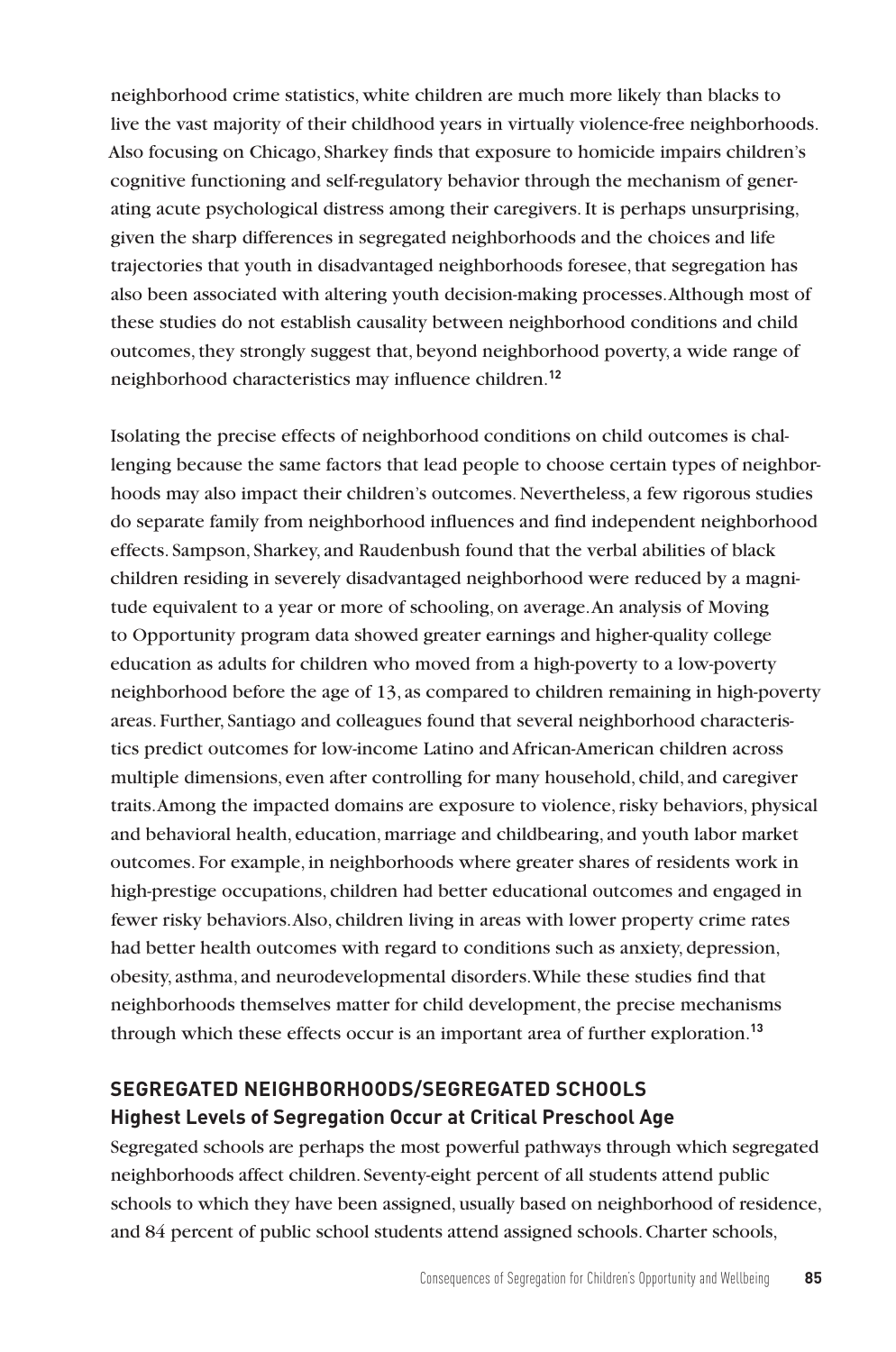which have more flexibility to draw students from wider and potentially more diverse areas, are even more racially segregated than traditional public schools, while private schools draw a disproportionately large share of white students. A new study of private school vouchers finds that, on net, they also are likely to exacerbate segregation.**<sup>14</sup>**

Ironically, children are most separate at the very ages when they are developing racial attitudes. Preschool children are segregated by the types of programs they attend and also within such programs. Those children from higher socioeconomic status families more commonly attend center-based preschools, while Hispanic families are disproportionately less likely to attend such programs. Further, the development of certain programs, such as Head Start, specifically as avenues to provide opportunities for low-income children, has led to disproportionate enrollment of low-income and black students.**<sup>15</sup>**

While it is difficult to examine the extent of segregation across all preschool settings, in a study of almost 28,000 public school preschools, Frankenberg found that over half of Hispanic and black students attend schools that are at least 90 percent children of color. This degree of isolation exceeds that experienced by students in grades K-12. Still, white students experience the highest levels of racial isolation relative to their own specific racial/ethnic group. Comprising 41 percent of enrollment, white students attend preschools that are, on average, almost 70 percent white.**<sup>16</sup>**

As in segregated K-12 schools, black and Hispanic children attending racially isolated preschools suffer from less adequate resources, including less qualified teachers. Preschool segregation also squanders a particularly fruitful time during child development and an environment that could be potentially ideal for fostering intergroup contact necessary for developing healthy racial attitudes. Research has found that the most positive effects of integration occur when inter-racial experiences are earliest, and that cross-racial friendships are most common among younger children. Not only can these relationships and friendships help to counter prejudice, but even being exposed to diverse faces at young ages can reduce people's implicit bias towards blacks when they become adults.**<sup>17</sup>**

# **Rising Income Segregation Isolates Poor and Minority Students in Disadvantaged Schools**

Increasing income segregation, parental choices, governmental and school policies, and, in some areas, fragmentation of geography into many, individual school districts, leave large numbers of lower-income, black and Latino students in isolated and disadvantaged schools. These inequities are increasingly consequential as students of color comprise larger shares of school enrollment. In 2014, white students made up less than half of public school enrollment, down from 79 percent in 1970, and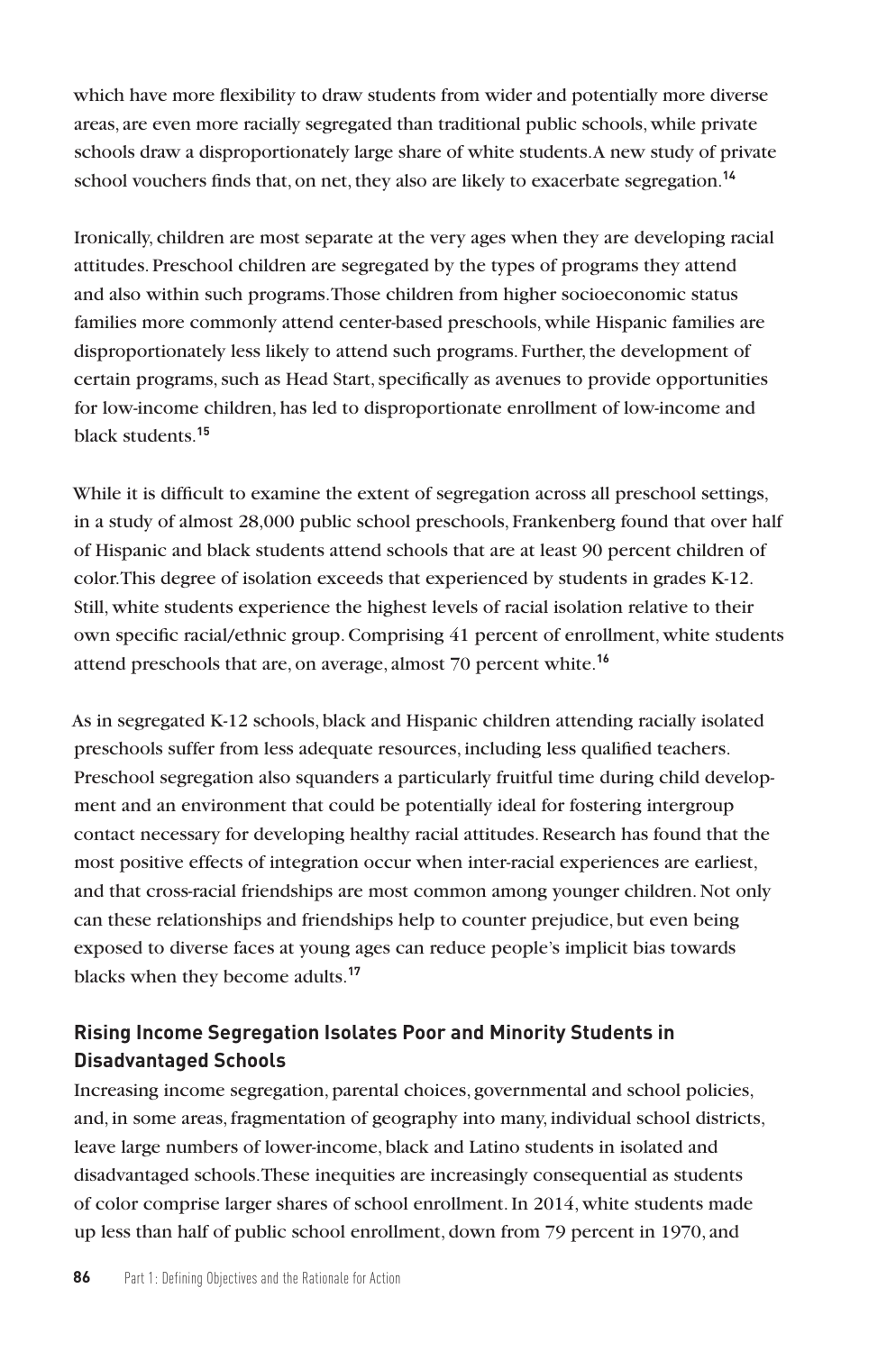Hispanic students now comprise over a quarter of enrollment. It is primarily this changing racial composition, rather than increasingly uneven distributions of different races/ethnicities across schools, that has led to white students experiencing greater exposure to non-white classmates at the same time that black and Hispanic students are increasingly isolated, often to an extreme degree.**<sup>18</sup>**

At the same time, income segregation has been rising, driven in part by growth in income inequality. Between 1990 and 2010, between-*district* income segregation increased by more than 15 percent for families with children in public schools. Over roughly the same period, between-*school* segregation of students who were eligible and those who were ineligible for free lunch increased by more than 40 percent in large school districts.**<sup>19</sup>**

The interaction between race/ethnicity and income means that black and Hispanic students are often segregated into both racially isolated and high-poverty schools. While public school students of all races/ethnicities are increasingly in schools with larger shares of low-income students, there are clear inequities by race/ethnicity.**<sup>20</sup>** By 2013, when low-income students made up 52 percent of enrollment, the average black or Hispanic student attended schools that were 68 percent low-income, while the average white or Asian students attended schools that were 40 percent and 42 percent low-income, respectively.**<sup>21</sup>**

## **Effects of Segregation/Integration on Academic Achievement**

The disadvantages of attending a concentrated poverty school have been well documented, most prominently in the influential Coleman report as well as in a more recent analysis of the same data showing that the socioeconomic status of a student's school was even more important in predicting achievement than a student's own status. Numerous studies have shown the detriments of attending segregated, high-poverty schools on math and reading scores as well as on drop-out rates, while others have shown that black and Hispanic students exhibit improved achievement in integrated settings, while white students are not harmed. More recently, Schwartz's study of low-income children living in public housing in Montgomery County, Maryland whose families were randomly assigned to housing in neighborhoods with different poverty rates (with corresponding differences in school poverty) found that, in both math and reading, elementary school students who had been assigned to low-poverty schools significantly outscored their peers in moderate-poverty schools after five to seven years. By the end of elementary school, the substantial achievement gap between public housing children in the district's most advantaged schools and non-poor students was cut in half for math and by one-third for reading.**22**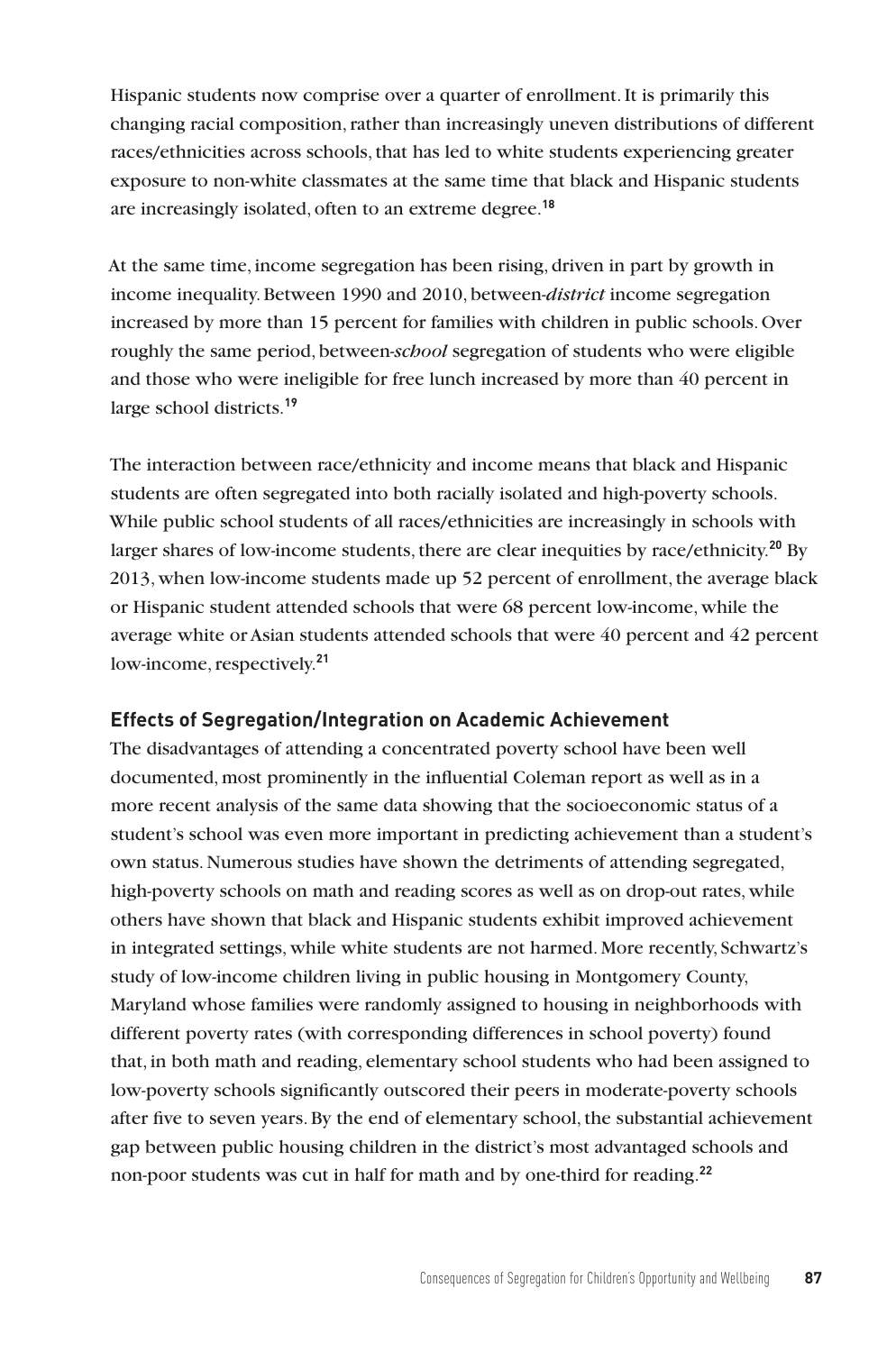The relationships between racial/ethnic segregation and achievement gaps are complex. However, in a comprehensive study, Reardon concluded that all of the association between segregation and achievement gaps could be explained by differential exposure to school poverty alone and that black/Hispanic achievement gaps with whites are much higher when they attend schools with higher poverty concentrations. The mechanisms through which schools with less concentrated poverty improve achievement include "more equitable access to important resources such as structural facilities, highly qualified teachers, challenging courses, private and public funding, social and cultural capital," significantly higher educational expectations from school staff and students, and lower levels of violence and social disorder than segregated schools. Higher per-pupil spending and lower student-teacher ratios are also mechanisms by which integrated schools lead to an increased likelihood of graduation among black students, according to a recent study on exposure of black students to court-ordered desegregation which found a 2-percentage-point increase in the probability of graduating high school for every year spent in an integrated school under court oversight.**<sup>23</sup>**

## **School Integration Brings Benefits Beyond Achievement Gains**

Education policy has focused intensely on achievement over the past several years. However, the growing diversity of the nation and globalization of economies suggest that other educational goals are worth pursuing. Integrated, diverse education has been shown to improve critical thinking and problem solving skills, the development of cross-racial trust, and the ability to navigate cultural differences. Integrated schooling holds promise even for helping to break the vicious cycle of segregated housing and education, as students who attend integrated schools have been shown to more commonly seek out integrated settings in later life, including being more likely to live in diverse neighborhoods following graduation.**<sup>24</sup>**

These benefits accrue not only to individuals, but arguably to the economy and civic society as well. Cross-cultural navigational skills are valued in the marketplace, as shown by the overwhelming response of major employers that it is "important" that employees be "comfortable working with colleagues, customers, and/or clients from diverse cultural backgrounds." The reduction in bias and stereotypes, along with increased empathy and understanding of other races fostered by integrated education, all prepare students to be better citizens in our increasingly diverse democracy.**<sup>25</sup>**

## **DISCUSSION**

As the child population becomes increasingly racially/ethnically diverse and income segregation among families with children grows, the consequences of segregation become even more far-reaching. At the same time, the new and still developing federal political and policy landscape appears challenging. Both the 2016 Republican Party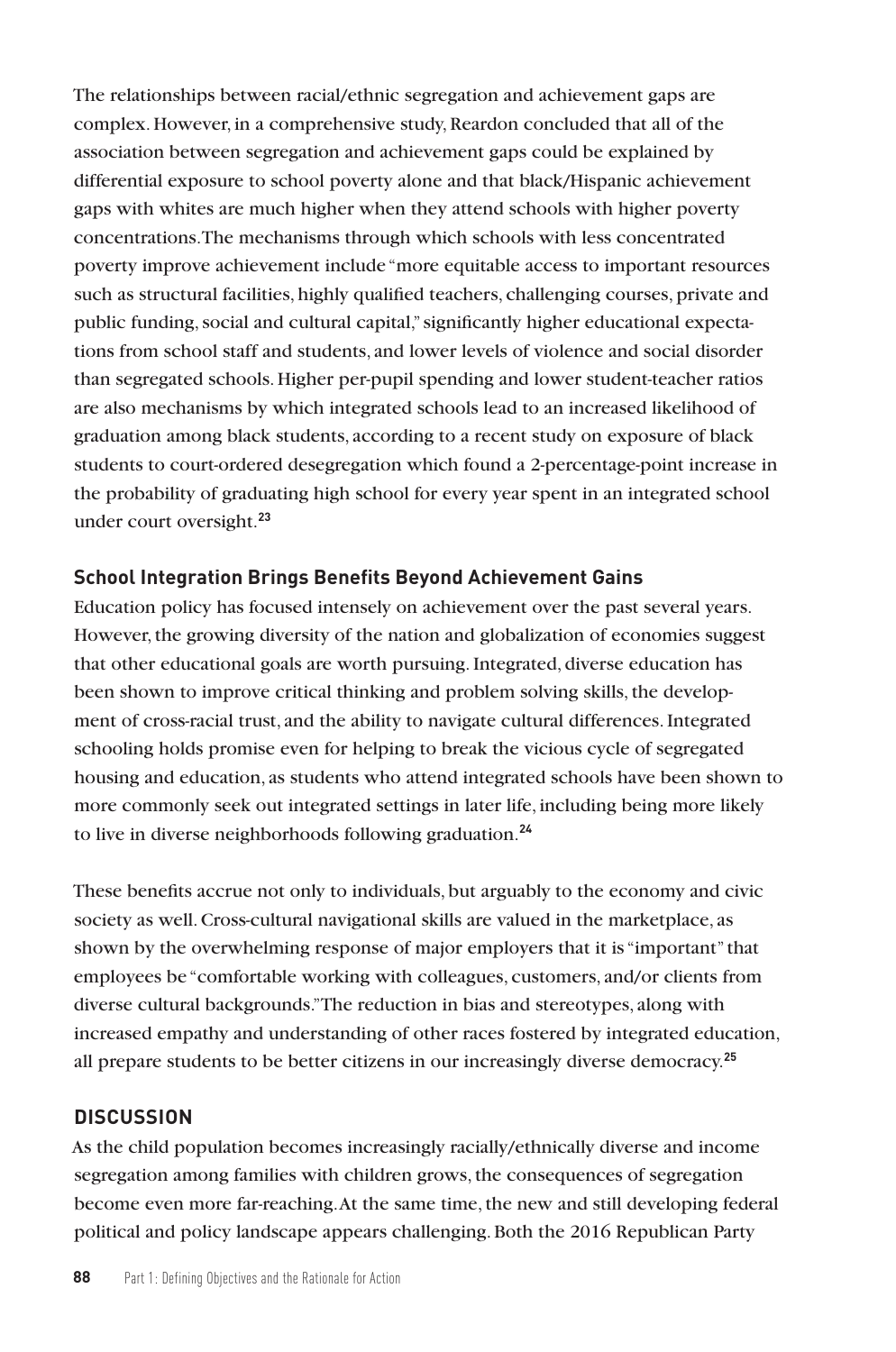platform and the Secretary of Housing and Urban Development have fiercely criticized important advances in Fair Housing, such as the Affirmatively Furthering Fair Housing rule.**<sup>26</sup>**The extent of the new administration's tax and entitlement/benefits policies is still unknown. But if these policies serve to further increase income inequality, they are likely to also further fuel segregation and its costs.

The Department of Education has signaled support for school choice policies, although with a strong emphasis on privatization and certain mechanisms, such as private school vouchers, which would arguably increase rather than reduce segregation. In some cases, such as interdistrict choice, magnet schools, intentionally diverse charter schools, and controlled choice when accompanied by parent information and transportation programs, choice policies can reduce segregation. The interdistrict magnet school program which draws from the City of Hartford, Connecticut and surrounding communities, while not without its challenges, is one example of providing high-quality, diverse education. Even charter schools, which have typically been highly segregated, can foster integration when intentionally designed, as with the dozens of schools participating in the National Coalition of Diverse Charter Schools. Any type of school choice program must work to inform and empower those parents who face special barriers to participation, so that choice does not just benefit children of the already advantaged. And, of course, the mere desegregation of schools is only the necessary first step in achieving integration—further intentional measures must be taken both within schools and within classrooms to foster the environment and processes critical to reaping the rewards of diversity.

At the local level, the combination of exclusionary zoning, which keeps affordable, rental, and multi-family housing (especially larger units suitable for families with children) out of higher opportunity areas; fragmented municipal and school boundaries; growing income inequality; and school districts largely funded through property taxes all conspire to exacerbate segregation of children. While it is now almost a cliché that "housing policy is school policy," it is undeniably true. Given the close connection between residential patterns and school assignment, the policies that encourage neighborhood integration, including affirmatively furthering fair housing, enforcing anti-discrimination laws, providing incentives for affordable housing construction in higher opportunity areas, and inclusionary zoning, would likely also reduce segregation in schools.

Mounting research evidence increasingly reveals the cost of such segregation in terms of children's health, education, and long-term economic success. Beyond its impact on access to important neighborhood and school resources, the separation of children during childhood perpetuates the development of racial prejudices and stereotypes, or, in the words of Dr. Martin Luther King, Jr. "the false sense of superiority of the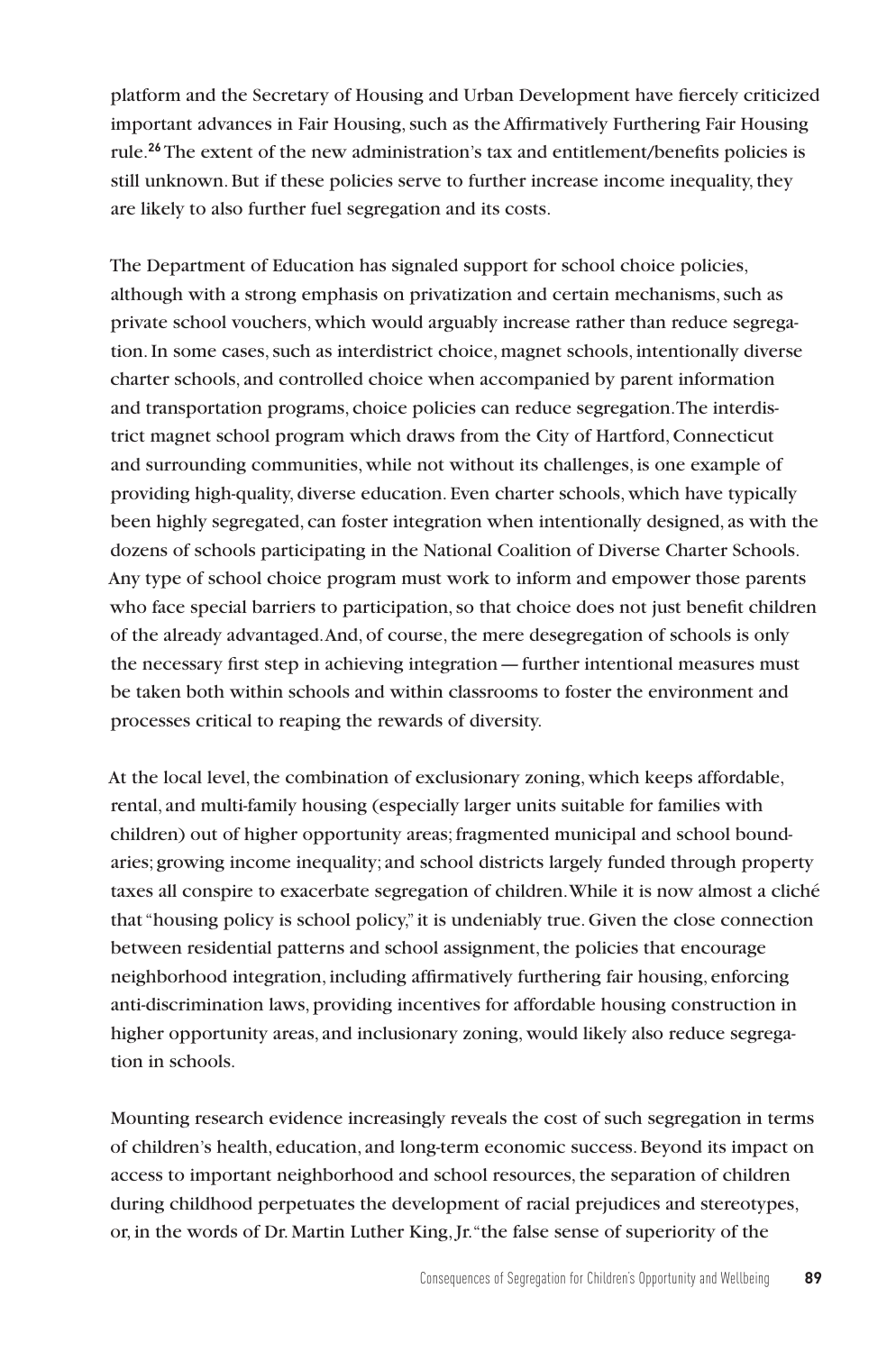segregators and the false sense of inferiority of the segregated."**<sup>27</sup>** Optimistic claims that we had moved into a "post-racial" era following the Obama election have been sadly refuted by police shootings of unarmed blacks, the subsequent rise of the Black Lives Matter movement and its backlash, and the racially/ethnically charged antiimmigrant rhetoric of the 2016 presidential campaign. In that integration can promote cross-racial understanding and empathy, it is a valuable tool to enhance not only the wellbeing of individuals, but of our society as a whole.

Segregation is a demographic and spatial reality, as described above, but, more critically, it is also a device used by a dominant group for maintaining their higher status vis-à-vis others through limiting social interaction.**<sup>28</sup>** It is natural for families to desire the best for their children, but to the extent that those with power and advantage are able to influence and perpetuate policies in order to hoard benefits and opportunity, leaving disadvantaged children in circumstances which may dramatically influence their life courses for the worse, we must question whether we are and will be "one nation, indivisible."

#### **Bibliography**

- Aboud, Frances E., Morton J. Mendelson, and Kelly T. Purdy. 2003. "Cross-Race Peer Relations and Friendship Quality." *International Journal of Behavioral Development* 27, no. 2: 165–73.
- Acevedo-Garcia, Dolores, Erin F. Hardy, Nancy McArdle, Unda Ioana Crisan, Bethany Romano, David Norris, Mikyung Baek, and David Reece. 2016. "The Child Opportunity Index: Measuring and Mapping Neighborhood-based Opportunities for U.S. Children." diversitydatakids.org and Kirwan Institute for the Study of Race and Ethnicity. http://www.diversitydatakids.org/files/Library/Child%20 Opportunity/COI%20Report%20Final%207\_29\_16.pdf.
- Acevedo-Garcia, Dolores, Theresa L. Osypuk, Nancy McArdle, and David R. Williams. 2008. "Toward A Policy-Relevant Analysis Of Geographic And Racial/Ethnic Disparities In Child Health." *Health Affairs* 27, no. 2: 321–33.
- Borman, Geoffrey D, and Maritza Dowling. 2010. "Schools and Inequality: A Multilevel Analysis of Coleman's Equality of Educational Opportunity Data." *Teachers College Record* 112: 1201–46.
- Brief of 553 Social Scientists. 2006. "Brief of 553 Social Scientists as Amici Curiae in Support of Respondents." *Parents Involved in Community Schools v. Seattle School District* No. 1. 551 U.S. 701.
- Carson, Ben S. 2015. "Experimenting with Failed Socialism Again." *The Washington Times*, July 23. http://m.washingtontimes.com/news/2015/jul/23/ ben-carson-obamas-housing-rules-try-to-accomplish-/.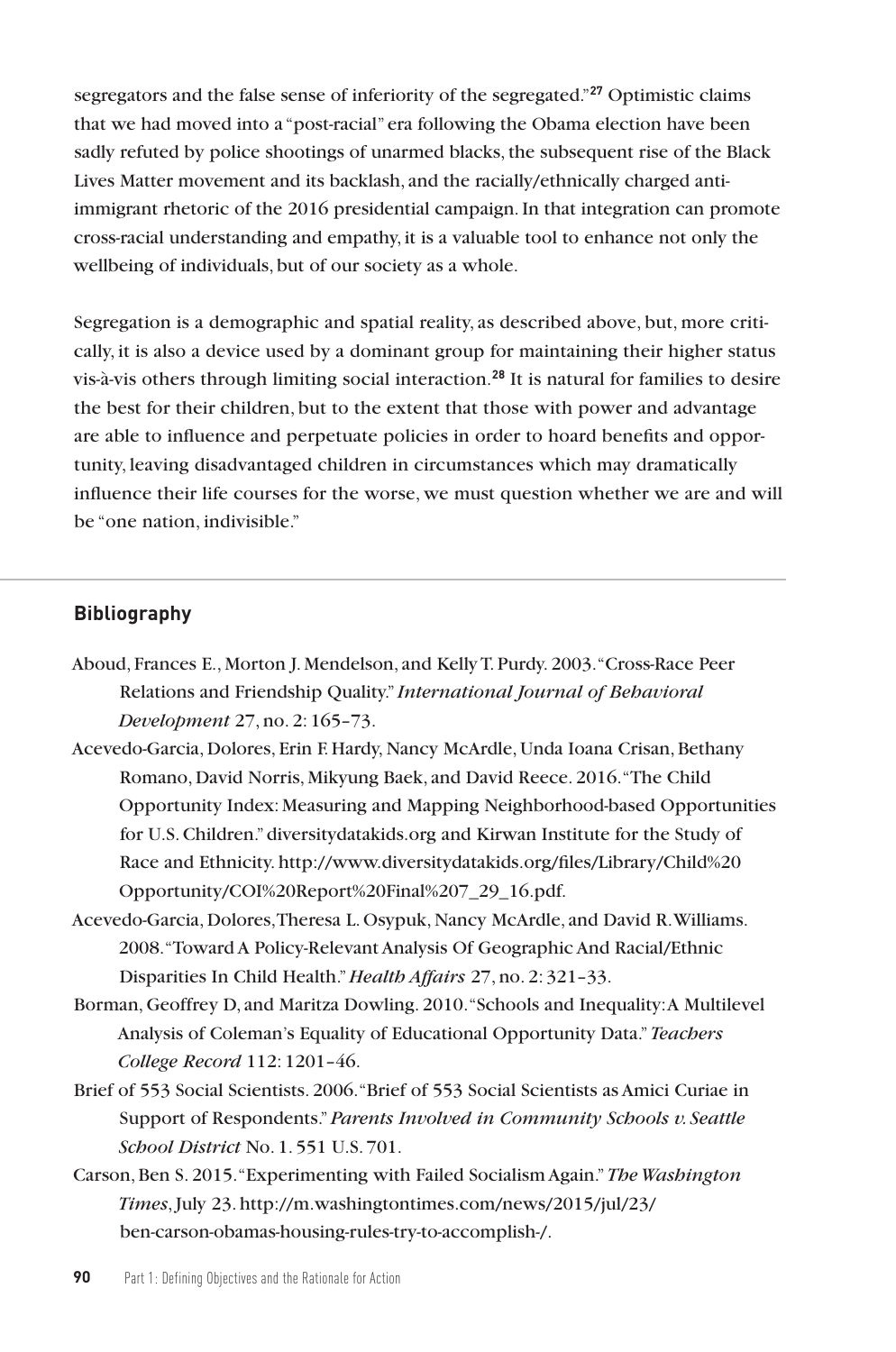- Chetty, Raj, Nathaniel Hendren, and Lawrence F. Katz. 2016. "The Effects of Exposure to Better Neighborhoods on Children: New Evidence from the Moving to Opportunity Experiment." *American Economic Review* 106, no. 4: 855–902. doi: doi: 10.1257/aer.20150572.
- Cloutier, Jasmin, Tianyi Li, and Joshua Correll. 2014. "The Impact of Childhood Experience on Amygdala Response to Perceptually Familiar Black and White Faces." *Journal of Cognitive Neuroscience* 26, no. 9: 1992–2004. doi: 10.1162/ jocn\_a\_00605.
- Diez-Roux, Ana V. 2003. "The Examination of Neighborhood Effects on Health: Conceptual and Methodological Issues Related to the Presence of Multiple Levels of Organization." In N*eighborhoods and Health,* edited by Ichiro Kawachi and Lisa F. Berkman, 45–64. New York: Oxford University Press.
- diversitydatakids.org and Kirwan Institute for the Study of Race and Ethnicity. 2014. Child Opportunity Index Mapping. Waltham, MA: Brandeis University.
- Ellen, Ingrid Gould , and Sherry Glied. 2015. "Housing, Neighborhoods, and Children's Health." *The Future of Children* 25, no. 1: 135–53.
- Fiel, Jeremy E. 2013. "Decomposing School Resegregation: Social Closure, Racial Imbalance, and Racial Isolation." *American Sociological Review* 78, no. 5: 828–48.
- Frankenberg, Erica. 2016. "Segregation at an Early Age." Center for Education and Civil Rights, Penn State University.
- Frankenberg, Erica, Genevieve Siegel Hawley, Jia Wang. 2010. *Choice Without Equity: Charter School Segregation and the Need for Civil Rights Standards.* Los Angeles: The Civil Rights Project/Proyecto Derechos Civiles at UCLA.
- Freeman, Linton C. 1978. "Segregation in Social Networks." *Sociological Methods & Research* 6, no. 4: 411–29.
- Galster, George C., and Sean P. Killen. 1995. "The Geography of Metropolitan Opportunity: A Reconnaissance and Conceptual Framework." *Housing Policy Debate* 6,no. 1: 7–43.
- Hart Research Associates. 2013. "It Takes More Than a Major: Employer Priorities for College Learning and Student Success." Washington, D.C.: Hart Research Associates.
- Howes, Carollee, and Fang Wu. 1990. "Peer Interactions and Friendships in an Ethnically Diverse School Setting." *Child Development* 61, no. 2: 537–41. doi: 10.2307/1131113.
- Iceland, John, Kimberly A. Goyette, Kyle Anne Nelson, and Chaowen Chan. 2010. "Racial and Ethnic Residential Segregation and Household Structure: A Research Note." *Social Science Research* 39, no. 1: 39–47.
- Jargowsky, Paul A. 2014. "Segregation, Neighborhoods, and Schools." *In Choosing Homes, Choosing Schools: Residential Segregation and the Search for a Good School*, edited by Annette Lareau and Kimberly Goyette. New York: Russell Sage Foundation.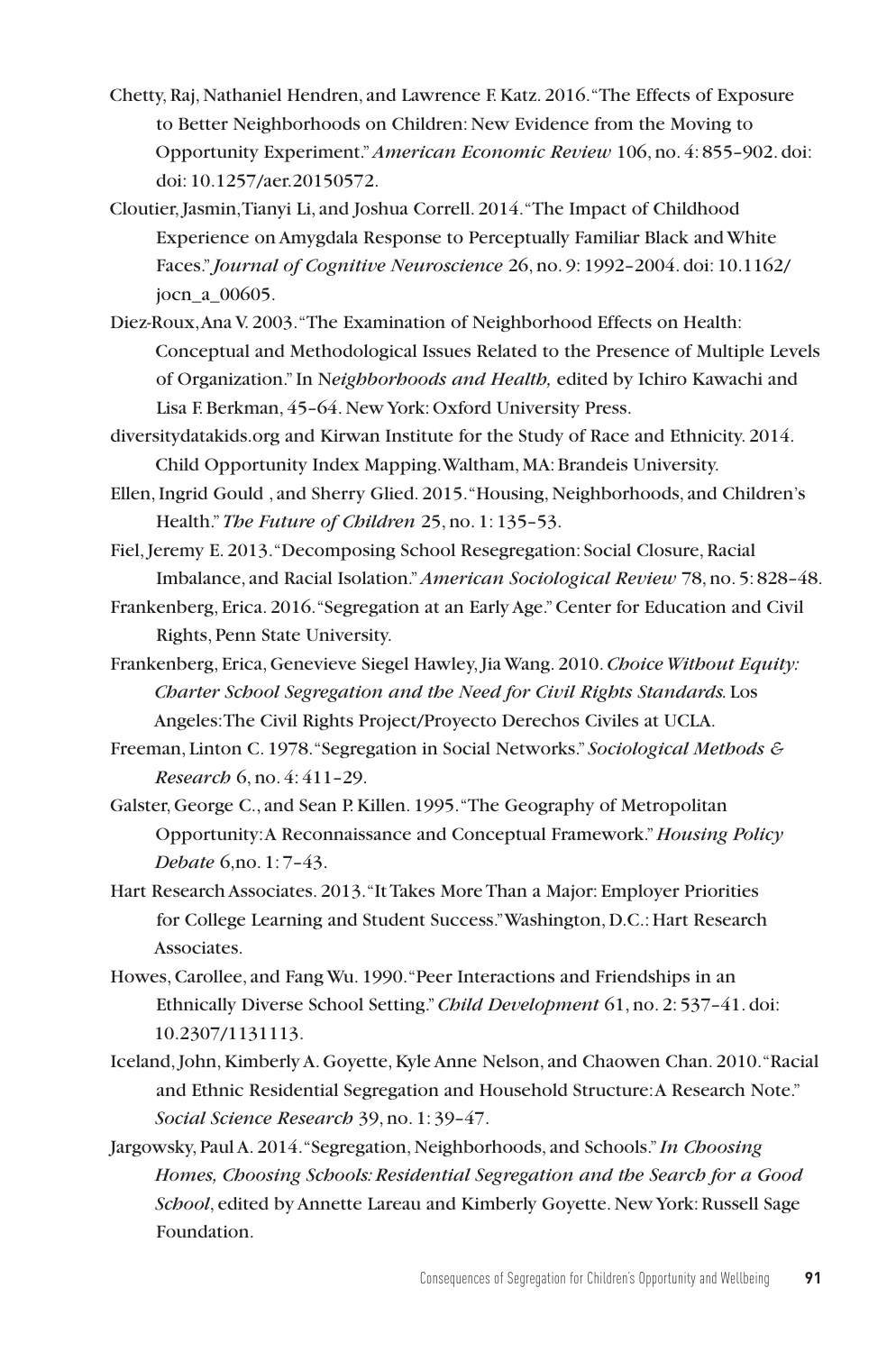- Johnson, Lyndon B. 1965. "To Fulfill These Rights" (Commencement Address at Howard University). The American Presidency Project.
- Johnson, Rucker C. 2015 (Revised). "Long-run Impacts of School Desegregation & School Quality on Adult Attainments." Working Paper. Cambridge, MA: National Bureau of Economic Research.
- Joshi, Pamela, Kimberly Geronimo, and Dolores Acevedo-Garcia. 2016. "Head Start since the War on Poverty: Taking on New Challenges to Address Persistent School Readiness Gaps." *Journal of Applied Research on Children: Informing Policy for Children at Risk* 7, no. 1: article 11.
- Kawachi, Ichiro, and Lisa F. Berkman, eds. 2003. *Neighborhoods and Health*. New York: Oxford University Press.
- King, Martin Luther, Jr. 1963. "Letter from a Birmingham Jail." April 16.
- Leventhal, Tama, Véronique Dupéré, and Jeanne Brooks-Gunn. 2009. "Neighborhood Influences on Adolescent Development." In *Handbook of Adolescent Psychology*, edited by Richard M. Lerner and Laurence Steinberg, 411-443. Hoboken, NJ: Wiley.
- Mickelson, Roslyn Arlin. 2008. "Twenty-First Century Social Science on School Racial Diversity and Educational Outcomes" *Ohio State Law Journal* 69: 1173–1228.
- — —. 2016. "School Integration and K-12 Educational Outcomes: A Quick Synthesis of Social Science Evidence." Washington, DC: The National Coalition on School Diversity.
- Newburger, Harriet, Eugenie L Birch, and Susan M Wachter. 2011. *Neighborhood and Life chances: How Place Matters in Modern America.* Philadelphia: University of Pennsylvania Press.
- Noel, Amber, Patrick Stark, and Jeremy Redford. 2016. Parent and Family Involvement in Education, from the National Household Education Surveys Program of 2012: First Look." Washington, DC: Institute of Education Sciences, National Center for Education Statistics, U.S. Department of Education.
- Orfield, Gary, Jongyeon Ee, Erica Frankenberg, and Genevieve Siegel Hawley. 2016. "*Brown* At 62: School Segregation By Race, Poverty And State." Los Angeles: Civil Rights Project/Proyecto Derechos Civiles at UCLA.
- Owens, Ann. 2016. "Inequality in Children's Contexts." *American Sociological Review*  81, no. 3: 549–74. doi: doi:10.1177/0003122416642430.
- Owens, Ann, Sean F. Reardon, and Christopher Jencks. 2016. "Income Segregation between Schools and School Districts." Working Paper. Stanford Center for Education Policy Analysis.
- Phillips, Kristie J. R., Robert J. Rodosky, Marco A. Muñoz, and Elisabeth S. Larsen. 2009. "Integrated Schools, Integrated Futures?" In *From the Courtroom to the Classroom: The Shifting Landscape of School Desegregation*, edited by Claire E. Smrekar and Ellen B. Goldring, 239–270. Cambridge, MA: Harvard Education Press.
- Potter, Haley. 2017. "Do Private School Vouchers Pose a Threat to Integration?" New York: The Century Foundation.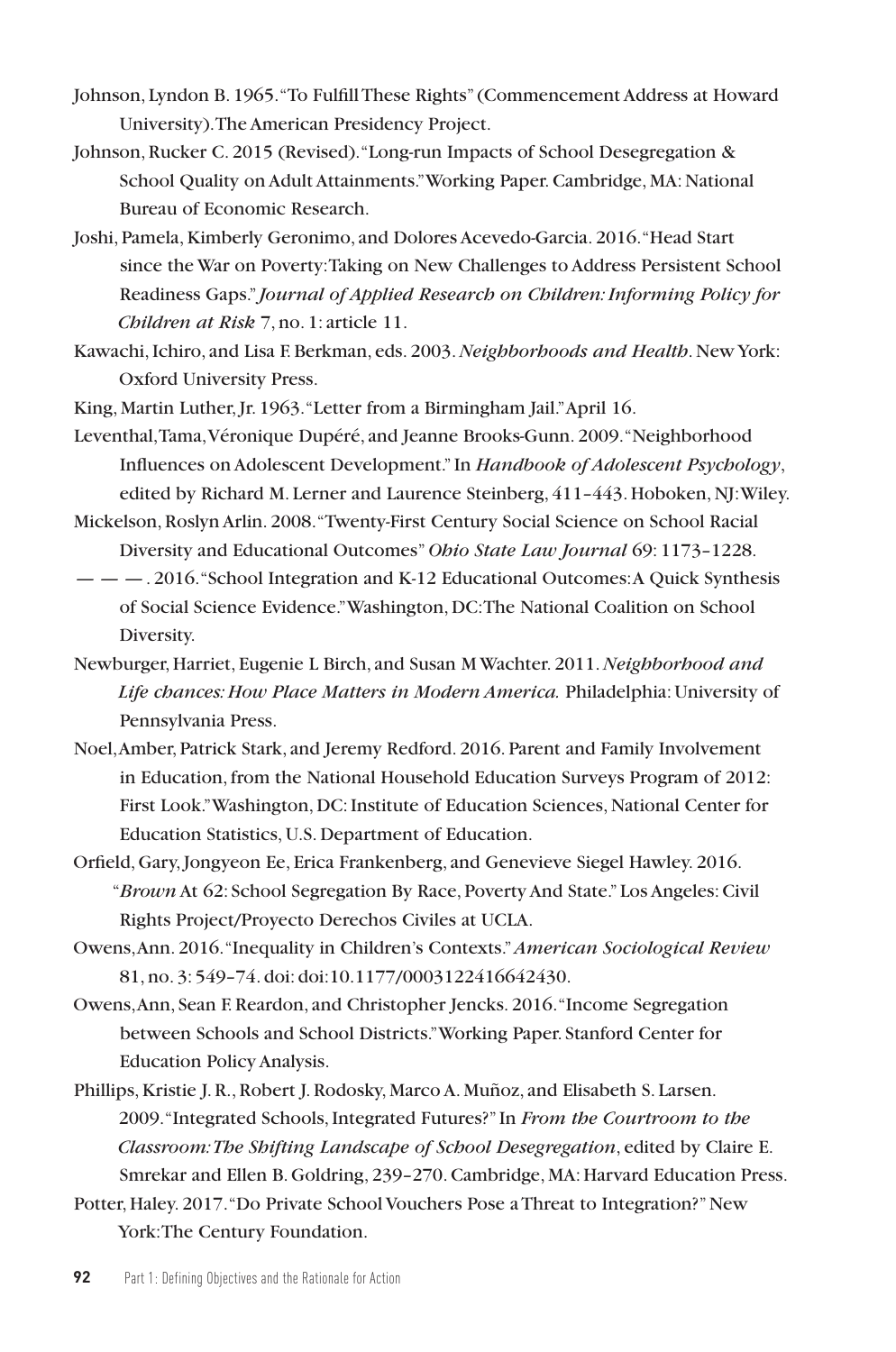- Reardon, Sean F. 2015. "School Segregation and Racial Academic Achievement Gaps." Working Paper No. 15–12. Stanford Center for Education Policy Analysis.
- Reid, Jeanne L. 2016. "Racial/ethnic Diversity and Language Development in the Preschool Classroom." In *School Integration Matters: Research-based Strategies to Advance Equity*, edited by E. Frankenberg, L.M. Garces, and M. Hopkins, 39–55. New York: Teachers College Press.
- Reid, Jeanne L, and Sharon Lynn Kagan. 2015. "A Better Start: Why Classroom Diversity Matters in Early Education." The Century Foundation, Poverty & Race Research Action Council.

Republican Party Platform Committee. 2016. Republican Party Platform 2016.

Russell, Jenna. 2004. "Report on METCO Bus Mix-up Faults 'Assumptions' on Race." *Boston Globe*, February 1.

- Sampson, Robert J., Patrick Sharkey, and Stephen W. Raudenbush. 2008. "Durable Effects of Concentrated Disadvantage on Verbal Ability among African-American Children." *Proceedings of the National Academy of Sciences* 105, no. 3: 845–52. doi: 10.1073/pnas.0710189104.
- Santiago, Anna Maria, George C Galster, Jessica L. Lucero, Karen J. Ishler, Eun Lye Lee, Georgios Kypriotakis, and Lisa Stack. 2014. "Opportunity Neighborhoods for Latino and African-American Children: Final Report." Washington, DC: U.S. Department of Housing and Urban Development, Office of Policy Development and Research.
- Schwartz, Heather. 2010. "Housing Policy is School Policy: Economically Integrative Housing Promotes Academic Success in Montgomery County, Maryland." New York: The Century Foundation.
- Sharkey, Patrick. 2013. S*tuck in Place: Urban Neighborhoods and the End of Progress toward Racial Equality*. Chicago: University of Chicago Press.
- Sharkey, Patrick T., Nicole Tirado-Strayer, Andrew V. Papachristos, and C. Cybele Raver. 2012. "The Effect of Local Violence on Children's Attention and Impulse Control." *American Journal of Public Health* 102, no. 12: 2287–93. doi: 10.2105/ AJPH.2012.300789.
- Suitts, Steve. 2016. "Race And Ethnicity In A New Era Of Public Funding Of Private Schools: Private School Enrollment In The South And The Nation." Atlanta: Southern Education Foundation, Inc.
- Tench, Meghan. 2003. "Questions Follow Lapse on Wellesley Metco Bus." *Boston Globe*, September 6.
- Theall, Katherine P., Stacy S. Drury, and Elizabeth A. Shirtcliff. 2012. "Cumulative Neighborhood Risk of Psychosocial Stress and Allostatic Load in Adolescents." *American Journal of Epidemiology* 176, suppl. 7: S164-74. doi: 10.1093/aje/ kws185.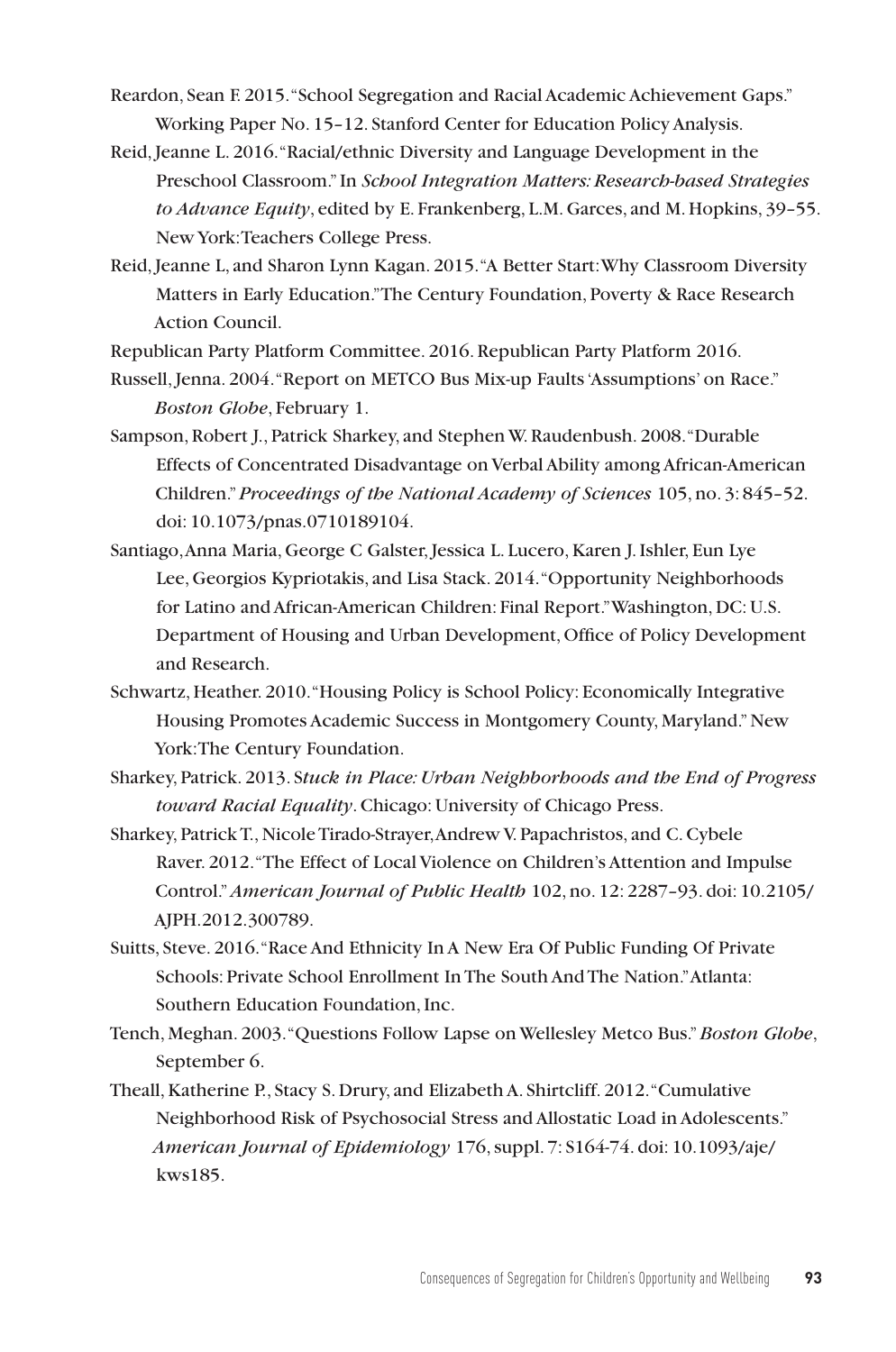- Timberlake, Jeffrey M, and David S Kirk. 2011. "A Spatio-Temporal Assessment of Exposure to Neighborhood Violence." Washington, DC: Population Association of America.
- Wells, Amy Stuart, and Robert L. Crain. 1994. "Perpetuation Theory and the Long-Term Effects of School Desegregation." *Review of Educational Research* 64, no. 4: 531–55. doi: 10.2307/1170586.
- Wells, Amy Stuart, Lauren Fox, and Diana Cordova-Cobo. 2016. "How Racially Diverse Schools and Classrooms Can Benefit All Students." New York: The Century Foundation.
- Wells, Amy Stuart, Jennifer Jellison Holme, Anita Tijerina Revilla, and Awo Korantemaa Atanda. 2009. *Both Sides Now: The Story of School Desegregation's Graduates.*  Berkeley: University of California Press.

#### **Endnotes**

- 1 Johnson (1965).
- 2 Tench (2003); Russell (2004).
- 3 Iceland et al. (2010); Jargowsky (2014).
- 4 Owens (2016).
- 5 Upper quartile poverty rates for white children ranged from a low of 4 percent to a high of 20 percent across these markets, excluding outlier metro McAllen, TX with an upper quartile rate for white children of 37 percent.
- 6 Acevedo-Garcia et al. (2008).
- 7 For each racial/ethnic group, differences are highly significant by segregation level ( $p < 0.005$ ); ibid.
- 8 Theall, Drury, and Shirtcliff (2012).
- 9 diversitydatakids.org and Kirwan Institute for the Study of Race and Ethnicity (2014).
- 10 Acevedo-Garcia et al. (2016).
- 11 Ibid.
- 12 Leventhal, Dupéré, and Brooks-Gunn (2009); Kawachi and Berkman (2003); Ellen and Glied (2015); Sharkey (2013); Newburger, Birch, and Wachter (2011); Timberlake and Kirk (2011); Sharkey et al. (2012); Galster and Killen (1995).
- 13 Diez-Roux (2003); Sampson, Sharkey, and Raudenbush (2008); Chetty, Hendren, and Katz (2016); Santiago et al. (2014).
- 14 Noel, Stark, and Redford (2016); Frankenberg, Siegel,Hawley, and Wang (2010); Suitts (2016); Potter (2017).
- 15 Frankenberg (2016); Joshi, Geronimo, and Acevedo-Garcia (2016).
- 16 Frankenberg (2016).
- 17 Reid and Kagan (2015); Reid (2016); Brief of 553 Social Scientists (2006); Aboud, Mendelson, and Purdy (2003); Howes and Wu (1990); Cloutier, Li, and Correll (2014).
- 18 Wells, Fox, and Cordova-Cobo (2016); Orfield et al. (2016); Fiel (2013).
- 19 Owens, Reardon, and Jencks (2016).
- 20 Defined as those eligible for free- or reduced-price school lunch.
- 21 Orfield et al. (2016).
- 22 Borman and Dowling (2010); Wells et al. (2009); Mickelson (2008); Schwartz (2010).
- 23 Reardon (2015); Wells, Fox, and Cordova-Cobo (2016); R. Johnson (2015).